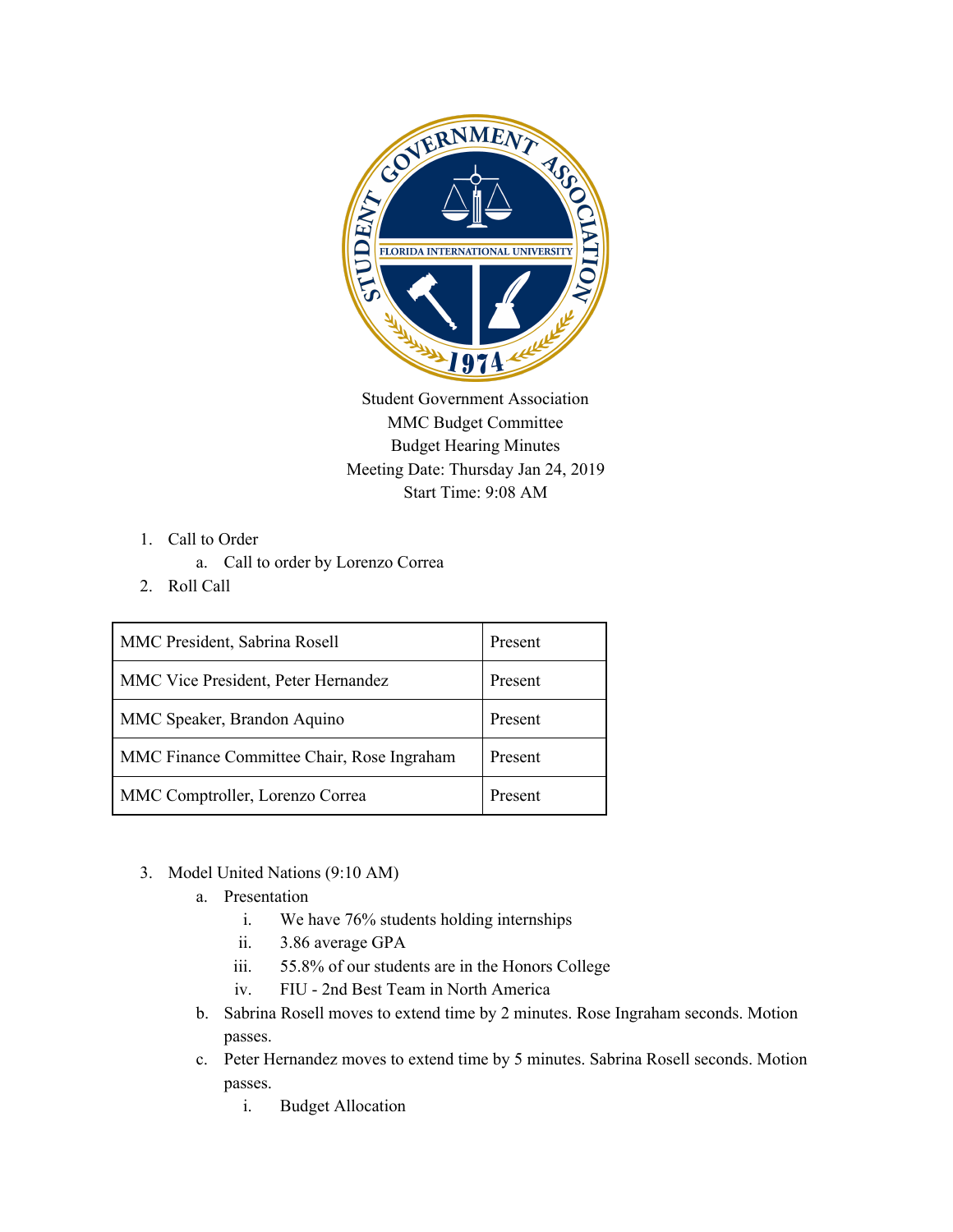- 1. Our sole budget source is from the MUN E&G Account with funds provided by SGA.
	- a. 100% of this goes to flights, hotels, and dinner for students on Thursday and Saturday.
- 2. We do not host events with SGA funding. We do not host events at all.
- d. Questions (9:26 AM)
	- i. Sabrina Rosell: One concern is that we provide funding but there is no communication between SGA and Model UN other than budget. On suggestion is to provide out logo on events to show that SGA provided funding.
	- ii. Rose Ingraham: The increase in budget is it because you are bringing more students to the same competition? Yes, it is because we are bringing more students.
- e. Rose ingraham moves to extend by 2 minutes. Sabrina Rosell seconds. Motion passes.
	- i. Rose Ingraham: You say you have 82 students, but only a couple dozen get to go. How do you choose those students who get to go? We have stimulations, and those with the best work get to go to conferences.
- f. End time at 9:34 AM
- 4. Campus Life MMC (9:40 AM)
	- a. Presentation
		- i. Houses 10 councils
			- 1. We have over 250 organization reporting to Campus Life
		- ii. 8 Campus Life Advisors, 4 Graduate Assistants and 2 support staff
		- iii. Publication team consists of 3 full time designers and two interns.
		- iv. Campus Life Programs
			- 1. Leadership Development Series
			- 2. SummerFest
			- 3. Week of Welcome
			- 4. DC Fly In
			- 5. Roar in Forward
			- 6. Fork & Key
		- v. DC Fly In
			- 1. Goal is to connect with the DC Office for full time internship and job opportunities in DC.
		- vi. Sabrina Rosell moves to extend time by 8 minutes. Rose Ingraham seconds. Motion passes.
			- 1. Participants for DC Fly In are recruited from all programs
			- 2. Out of the 40 students sent to DC, 11 have been placed in full time opportunities or full time jobs.
			- 3. Campus Life is requesting an additional \$20,000 for the DC Fly in.
				- a. Increase cost of transportation and lodging
				- b. Increase number of participants to 14
			- 4. Working with Career and Talent Development to expand the program locally.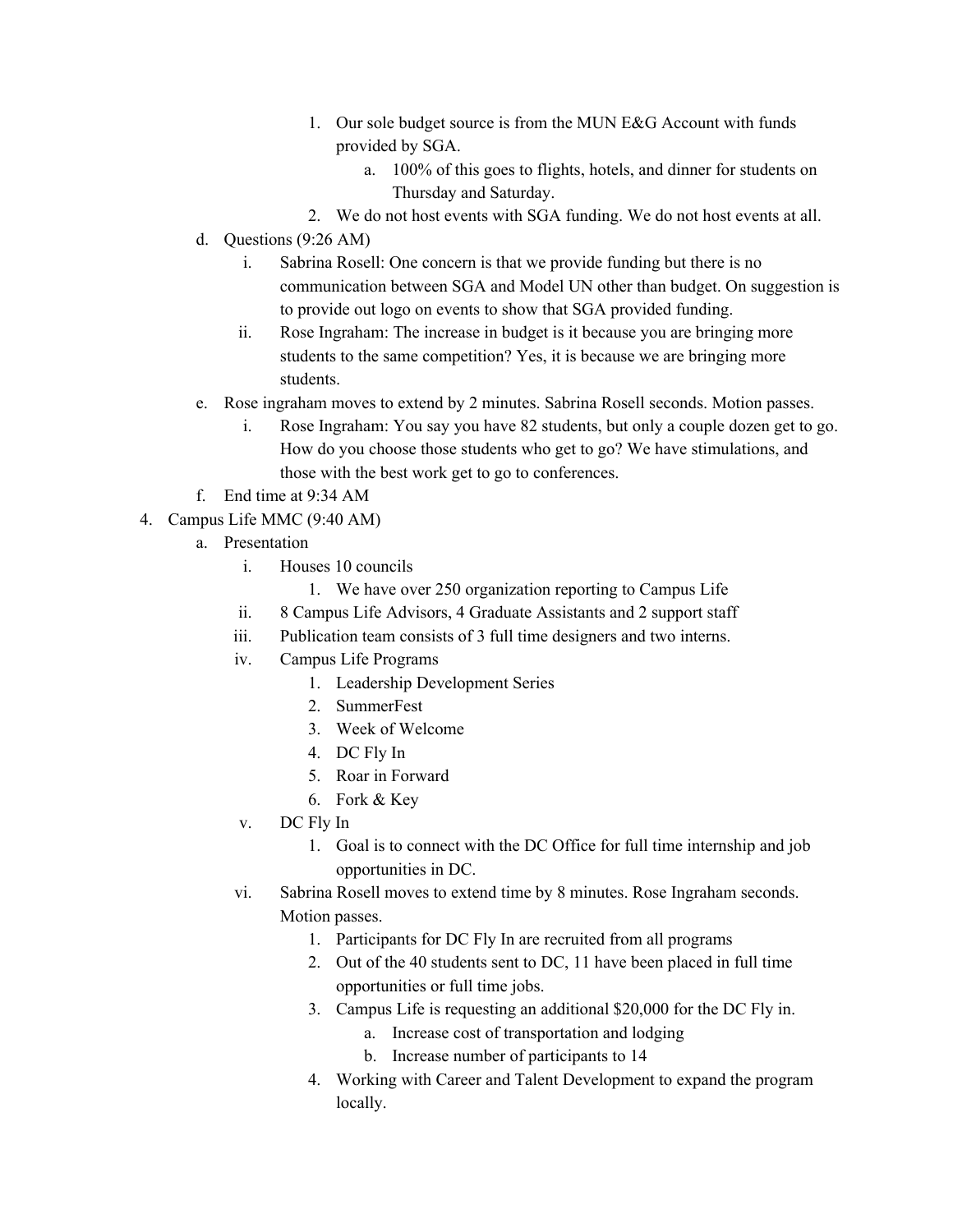- b. Questions (9:57 AM)
	- i. Peter Hernandez: Is it open to BBC and MMC, and is their current a collaboration with Campus Life and BBC? Yes, it is both open however we do currently have a collaboration with BBC
	- ii. Peter Hernandez: Have you thought about making this U-Wide? No, I have not because of the current political situation we are at.
	- iii. Peter Hernandez: Do you report back to academic units about the students who participated in DC Fly In? We have reported back to the Provos office and the President's office
- c. End time at 10:03 AM
- 5. Fraternity and Sorority Life (10:04 AM)
	- a. Presentation
		- i. 2018 Reported Community Service Hours: 17,546.5
		- ii. 2018 Reported Philanthropy Dollars Raised for Chapter/National Causes despite the Pause: \$152, 845 (excluding Relay and Dance Marathon)
		- iii. Strategic Plan
			- 1. 2018-2019
				- a. Establish IFC U for members of the IFC community to engage in essential new member conversations about academic needs, high risk management behaviors, and opportunities available to members of our community.
				- b. Develop an informational program for all fraternity men to be trained on the expectations and responsibilities of joining a Greek letter organization.
				- c. Establishment of a Greek Judicial Board
				- d. Plan and execute Greek Week
			- 2. 2019-2020
				- a. Establish Greek Wellness Initiative
				- b. Establish recruitment fees for all councils to move forward financial self-sustainability.
				- c. Expand the IFC U program to the Panhellenic Council and CBFO new members
				- d. Fully functioning Greek Judicial Board
				- e. Support the expansion of Theta Nu Xi and Delta Sigma Theta.
	- b. Sabrina Rosell moves to extend time by 5 minutes. Rose Ingraham seconds. Motion passes.
	- c. Sabrina Rosell moves to extend time by 5 minutes. Brandon Aquino seconds. Motion passes.
		- i. Partner with the Office of Student Conduct to help pay for our Hazing Prevention Software.
		- ii. Partnerd with the College of Nursing for theAlcoholEDU Software.
	- d. Questions (10:24 AM)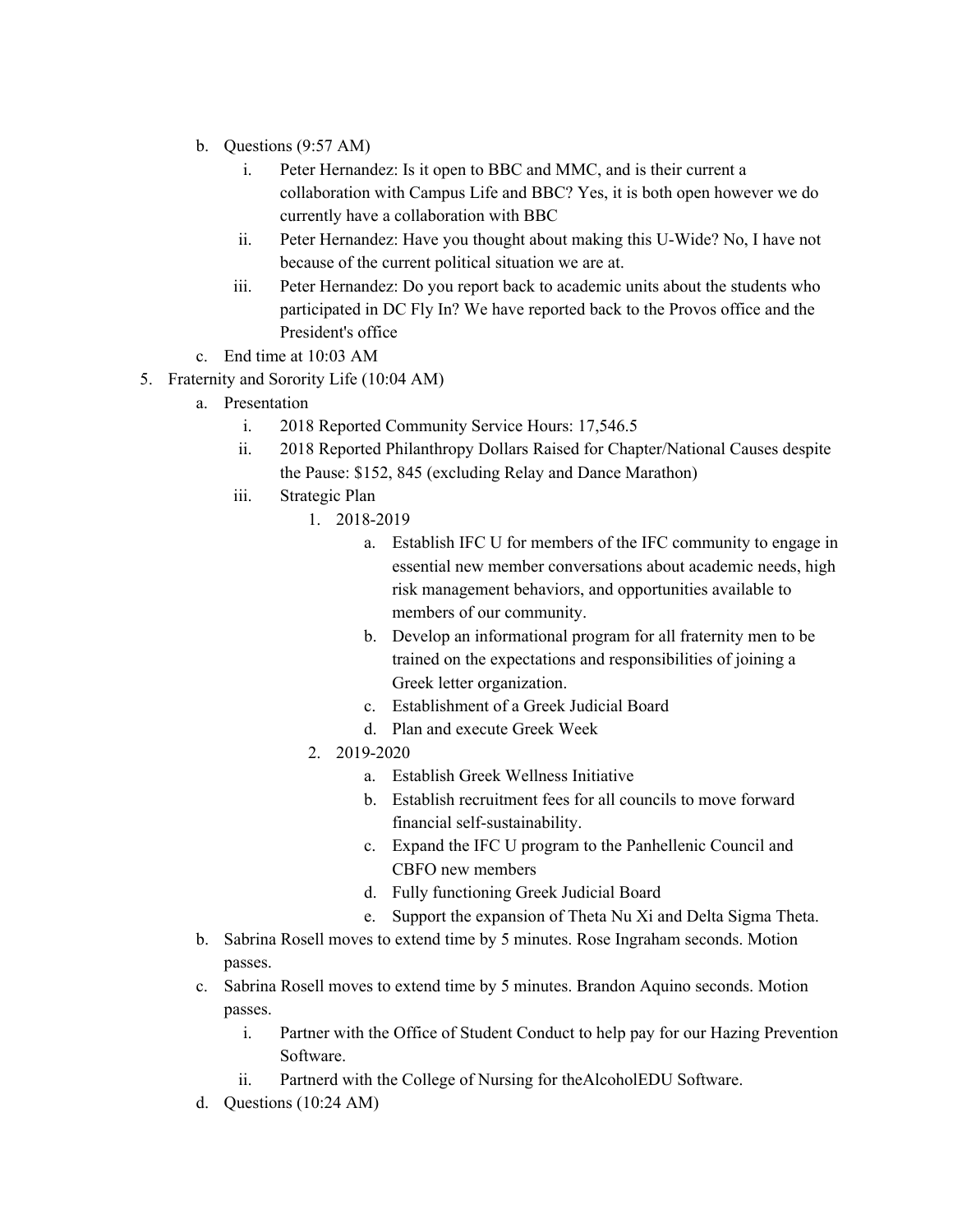- i. Sabrina Rosell: How many BBC students are in Greek Life? I do not have those numbers, but we do have students that live over at Bayview that commute to MMC.
- ii. Rose Ingraham: Can you tell me more about your Greek Judicial Board? Each of our council will have a greek judicial board to hold accountability on our council.
- iii. Peter Hernandez: Are you planning on doing anything to advance the academic side of your community in terms of metric? We have been working with our director of scholars to engage on academics. We would like to plan a Greek academic workshop. Multicultural Greek Council have done tutoring sessions.
- e. Sabrina Rosell moves to extend time by 5 minutes. Rose Ingraham seconds. Motion passes.
- f. Sabrina Rosell moves to extend time by 2 minutes. Peter Hernandez seconds. Motion passes.
	- i. Peter Hernandez: I see your travel detail request, how would you prioritize the importance? It is hard to prioritize because each are important and crucial and have different skills. If forced to rank, I would say that our Greek Leadership Retreat is essential and following would be UIFI and AFLV.
- g. Sabrina Rosell moves to extend time by 2 minutes. Brandon Aquino seconds. Motion passes.
- h. End time at 10:40AM
- 6. Panthers for Recovery (10:42AM)
	- a. Presentation
		- i. Our organization is here to support students who are looking for recovery from alcohol and drug uses.
		- ii. We have limited resources to outreach students
		- iii. Often time CAPS would refer to our office, however we do not have the necessary resources to help all of them.
		- iv. Funding request for outreach and promote our organization.
	- b. Questions (10:50AM)
		- i. Rose Ingraham: Tell be a little about the guest speaker? We
		- ii. Peter Hernandez: You guys said that CAPS refer students to you, what resources do you provide and do you have the numbers of students referred? CAPS have not given us that information on the number of students. We hold 4 recovery meetings for the students as well as family members affected.
		- iii. Peter Hernandez: At the moment are you supported by CSO? Yes, at the moment we are supported by CSO. For the future, we are trying to become a program
		- iv. Jose Toscano: How many students are in the organization? We have 13-14 active members. We have students that come in and out. As well, as half our meetings are anonymous so we cannot collect names or ID to keep track.
	- c. Sabrina Rosell moves to extend time by 5 minutes. Rose Ingraham seconds. Motion passes.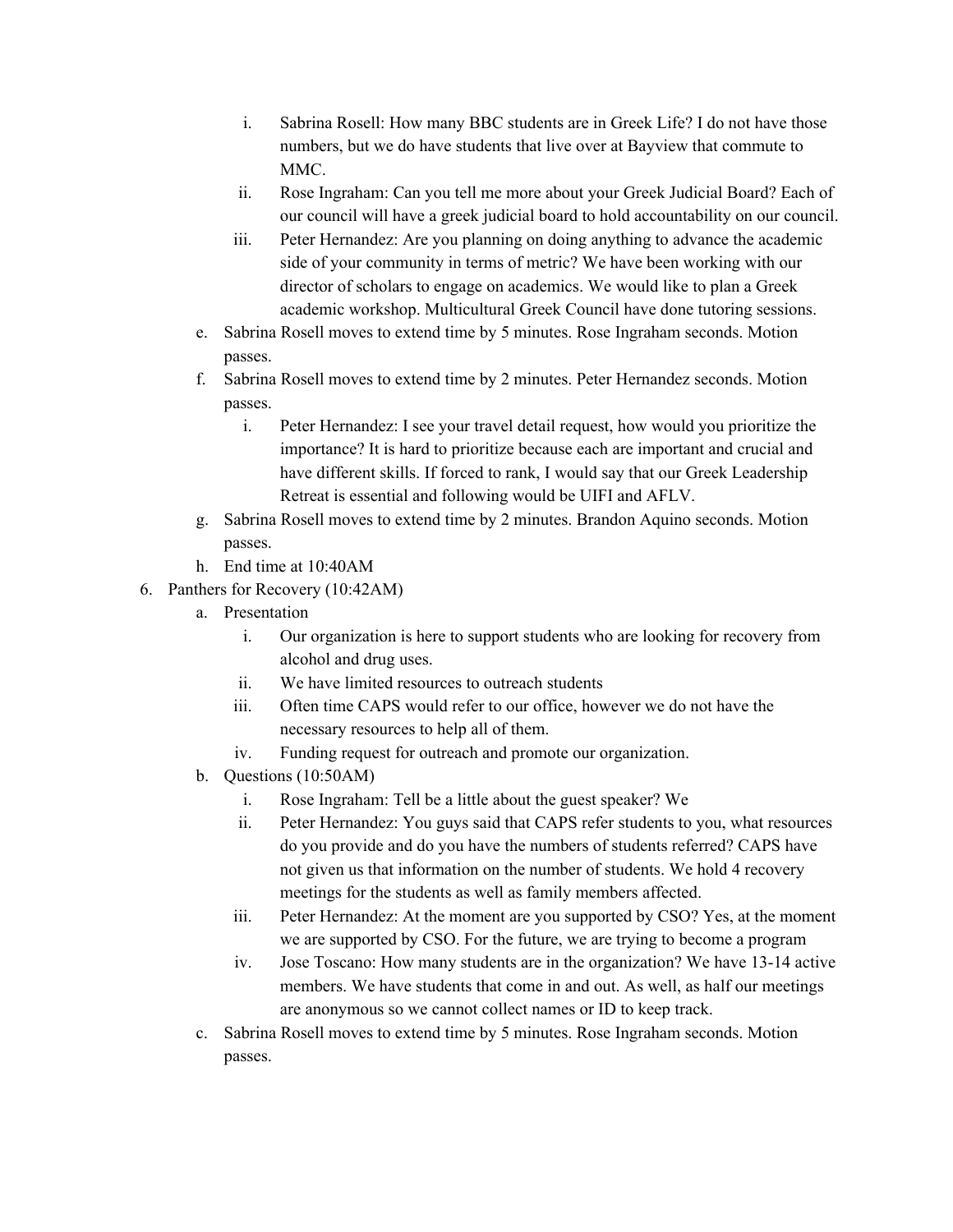- i. Jose Toscano: Currently do you reserve these meetings inside or outside the union? We use CSO for room reservation. And that is a problem to hold, because it is an issue to reserve meetings in the same room.
- d. Ends at 10:57AM
- e. Jose Toscano moves to have a discussion for 5 minutes. Sabrina Rosell seconds. Motion passes.
- 7. Panthers Around the World Study Abroad (11:04AM)
	- a. Presentation
		- i. We are student representatives that promote study abroad opportunities to the FIU community via outreach events.
		- ii. We do not have any funding through our office department
		- iii. Goal for 2020: Double the numbers of FIU students studying abroad from 900 to 1,800
		- iv. Funding provides for:
			- 1. 6 co-curricular events per academic year planned by PAW rep for exchange students
			- 2. PAW orientation
			- 3. End of academic year event
			- 4. Monthly PAW meetings to help students build leadership and cross-cultural skills.
		- v. Budget
			- 1. Total: \$3,000
	- b. Questions (11:10AM)
		- i. Peter Hernandez: How was funding for this events provided previously? There wasn't any. Our office of Study Abroad are tight on funding, so we would have to do special events like potluck and they have to be held in campus.
		- ii. Peter Hernandez: Does your structure include both BBC and MMC? We only have an office here in MMC, but we do visit BBC whenever we can.
		- iii. Brandon Aquino: How can the PAW mentors help in market the program? The good thing is that most of the PAW mentors have studied abroad and so they have these experiences that they can share to students.
	- c. End time at 11:15AM
	- d. Sabrina Rosell moves for a 2 minute discussion. Rose Ingraham seconds. Motion passes.
- 8. Student Bar Association (11:21AM)
	- a. Presentation
		- i. Ranked #101 in Best Law School across the country
		- ii. For the budget we are asking an increase for everything
		- iii. We would like to fund to send members to conferences to ensure opportunities to attain a job in the field.
		- iv. We are asking for an increase for our annual gala.
	- b. Questions (11:29AM)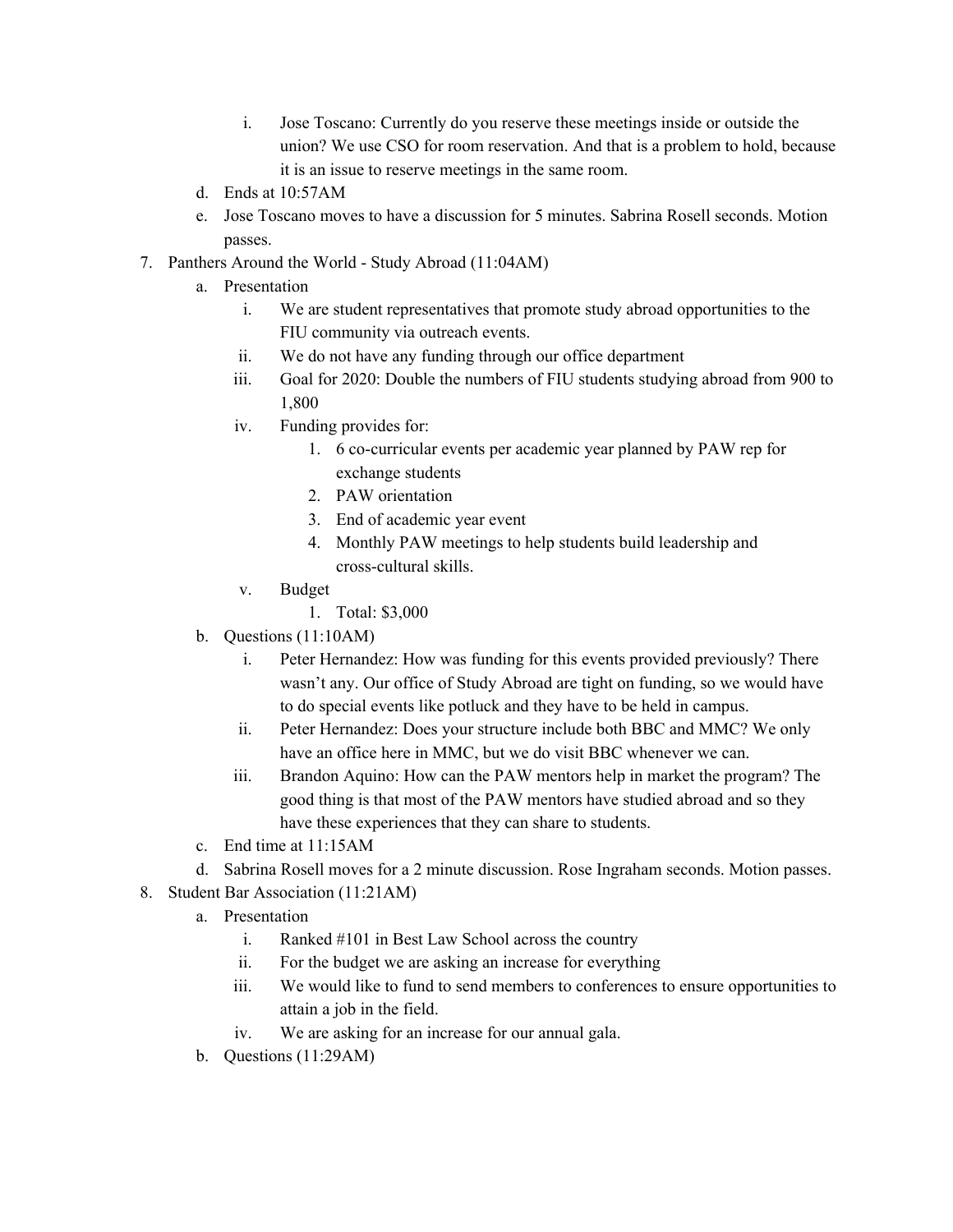- i. Peter Hernandez: You guys say you currently charge for the gala, where do those finances go? The cost of the ticket was the difference in what SBA could not cover.
- ii. Peter HErnandez: For the Deans Cup, what exactly are you paying for that? We have to pay the referees, rent the field and pay for public safety.
- iii. Rose Ingraham: Can you elaborate on the opportunities for undergraduates? We had this student who had an initiative to have a group chat which consists of a few law students and then the rest undergraduate students. This gives the undergraduate students who are interested in law to ask questions to out law students.
- c. Peter Hernandez moves to extend time by 2 minutes. Rose Ingraham seconds. Motion passes.
- d. End time at 11:36AM
- 9. Council for Student Organizations (11:38AM)
	- a. Presentation
		- i. Currently support 273 students organizations
		- ii. Budget Request of \$428,330 includes:
			- 1. Internal budget \$62,400
			- 2. Organizational Basic Funding \$255,000
			- 3. Special Allocation Funding \$50,000
			- 4. Grad Assistant/ OPS/E-Board Stipend \$38,600
	- b. Questions (11:49AM)
		- i. Rose Ingraham: What are the feedback for your point system? A lot of student organization have asked for guidance for the point system. The feedback that we get is that it is a very good system that keeps them involved.
		- ii. Brandon Aquino: Is there going to be a shift in having orientation online as well or hybrid, because I know it is hard to go to the orientations? That is something that we are currently trying to figure out for the next semester. That is an option that we are fully exploring, because we do have students saying from our surveys that they would like options to have different times or online.
		- iii. Rose Ingraham: Have you thought of making the club fair two days instead of asking for bigger space. That was something we experimented last semester, however the labor of having two club fairs is too much.
	- c. End time at 11:54:AM

10. Multifaith Council (11:55AM)

- a. Presentation
	- i. On Jan. 9th we had an event at the GC pit. It was a great turnout where we got to have a safe conversation with students. The theme of the event was "Diversity Makes us Stronger".
	- ii. The increase in budget is for the more frequent events that we will do often.
- b. Questions (12:00PM)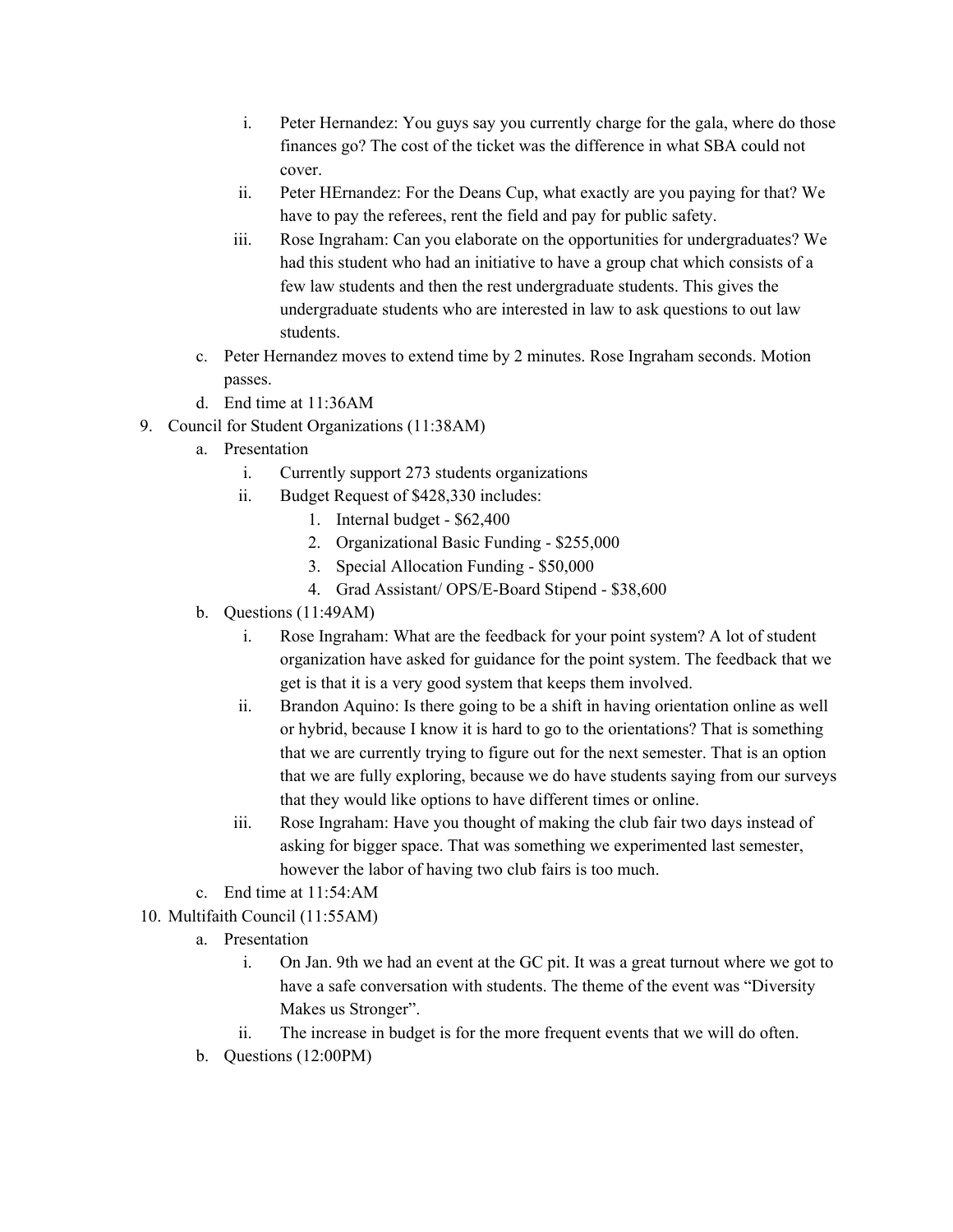- i. Rose Ingraham: Can you talk about the Faith fair event that you have in your budget? That was the event we had on the 9th. For that event we used the funding to provide food. We are asking for the funding to have this a continuous event.
- c. Ends at 12:03PM
- 11. Student Government Council (12:24PM)
	- a. Presentation
		- i. Increase in GPSC funding especially for funding
	- b. Questions (12:26PM)
		- i. Rose Ingraham: Where exactly does it go for marketing? Whatever you guys deem as marketing, whether its a flyer. The group can decide what they deem marketing.
	- c. End time at 12:32PM
- 12. SGA Main Office (12:32PM)
	- a. Presentation
		- i. The new request is for professional development and provide the opportunities for staff to attend webinars
		- ii. The cost covers supplies in the office, payment for student assistant and graduate assistants
	- b. Questions (12:34PM)
	- c. End time at 12:35PM
- 13. Activity and Business Service Office (1:32PM)
	- a. Presentation
		- i. Budget Request
			- 1. OPS students \$20,000
			- 2. Office Supplies \$4,700
			- 3. Materials and supplies for events \$4,585
			- 4. Phones \$4,500
			- 5. Professional development travel and training \$4,060
			- 6. Shared Services \$2,081
			- 7. TOTAL \$39,926
	- b. Questions (1:41PM)
		- i. Peter Hernandez: Why is Activity and Service Business Office not considered University-Wide? I am not sure, I have always come to MMC because it is where I service.
	- c. End time at 1:43PM
- 14. Children's Creative Learning Center (1:59PM)
	- a. Presentation
		- i. At part of the Center program, support services are offered:
			- 1. Parent Workshops, Family Meetings, Social Events & Activities
		- ii. Included in the request:
			- 1. Center's Winter Festival Event
				- a. SGA's support makes the focal point of the event a reality for the children - the mountain of snow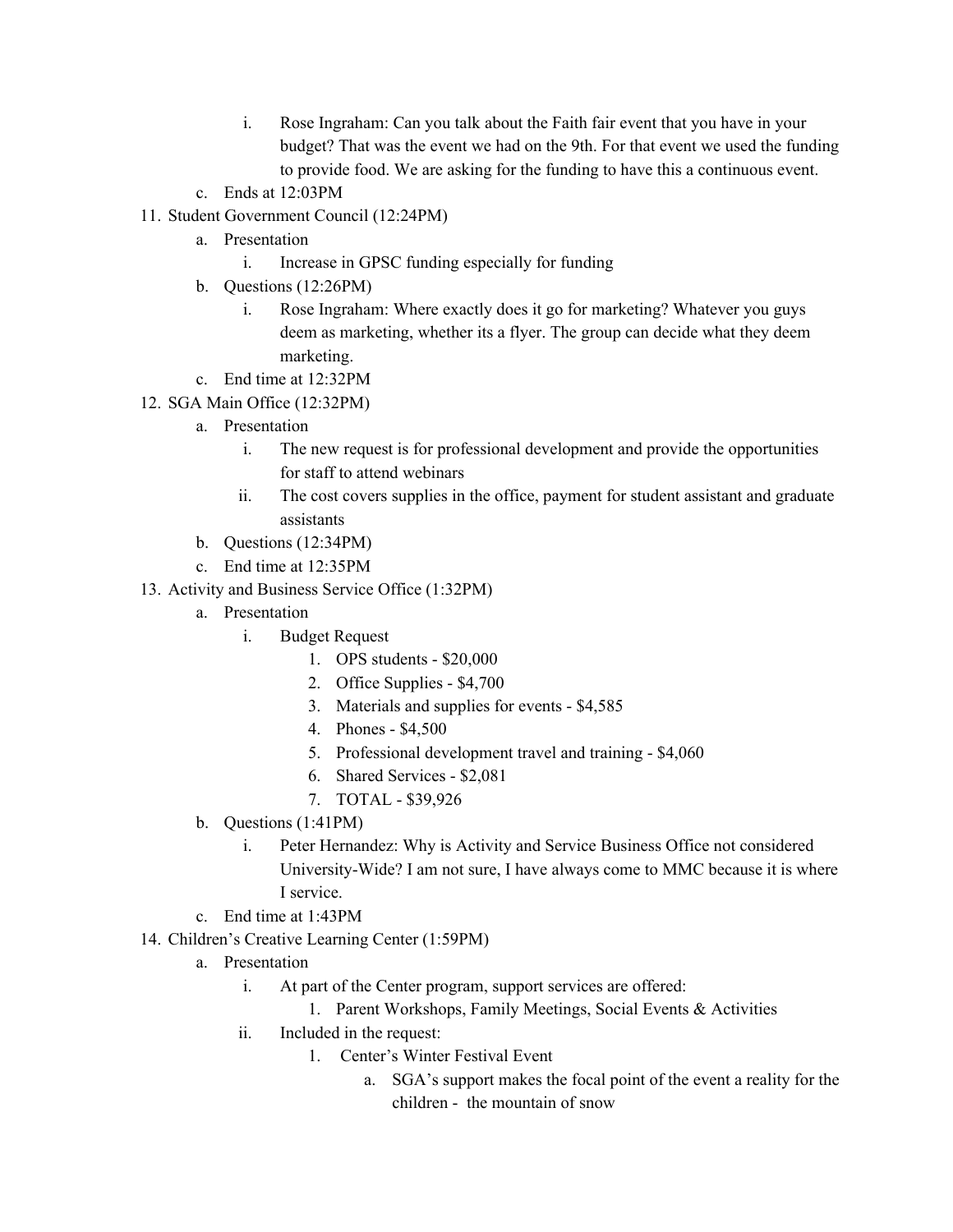- b. Winter Festival focus changed from child centered to a fun filled family centered activity.
- 2. Student Support Staff Work Program
- b. Sabrina Rosell moves to extend time by 5 minutes. Rose Ingraham seconds. Motion passes.
- c. Questions (2:11PM)
	- i. Rose Ingraham: How many student assistants do you employ: We usually have about 20 student assistants, it depends on the semester.
	- ii. Brandon Aquino: Are there any plans in the future for expanding the services? Definitely, we are trying to create a fundraiser to expand our services.
	- iii. Peter Hernandez: Do you guys do any partnership with the Center for Children and Family? Yes, we do,
- d. End time at 2:13PM
- 15. Engineering Campus Council (2:17PM)
	- a. Presentation
		- i. Improve student life by organizing activities and services typically found at other FIU campuses, and provide educational opportunities.
		- ii. Measured Outcomes:
			- 1. Number of students who feel they are getting a more well rounded University Experience and as if they are an active part of the Engineering Center and FIU community.
				- a. Key Strategic Goal: Student Safety and Well-Being
			- 2. Average amount of time students spend at the Engineering Center apart from their scheduled class times.
				- a. Key Strategic Goal: Academic Progress Rate (2nd Year Retention with GPA above 2.0).
		- iii. Request Fund of \$35,000
			- 1. Support our 6,166 engineering students
	- b. Questions (2:28PM)
		- i. Peter Hernandez: What is the office of the Dean involvement with you guys? We do not have an office for ourselves. At this moment we do not have enough communication with the Dean and ECC. They do not provide us financial support for space.
		- ii. Rose Ingraham: Can you give an example of the kind of professional development workshops? We have events planned to create the workshops. Collaborate with the office of career and development in ECC.
		- iii. Jose Toscano: What is the breakdown of the amount of students that are in groups from the 6,166 engineering students enrolled? About, 1,500 students that are involved in organizations
	- c. Rose ingraham moves to extend time by 5 minutes. Sabrina Rosell seconds. Motion passe.s
		- i. Peter Hernandez: Is there anything you provide for your online students? Currently we do not, and that is something that we are working on to improve.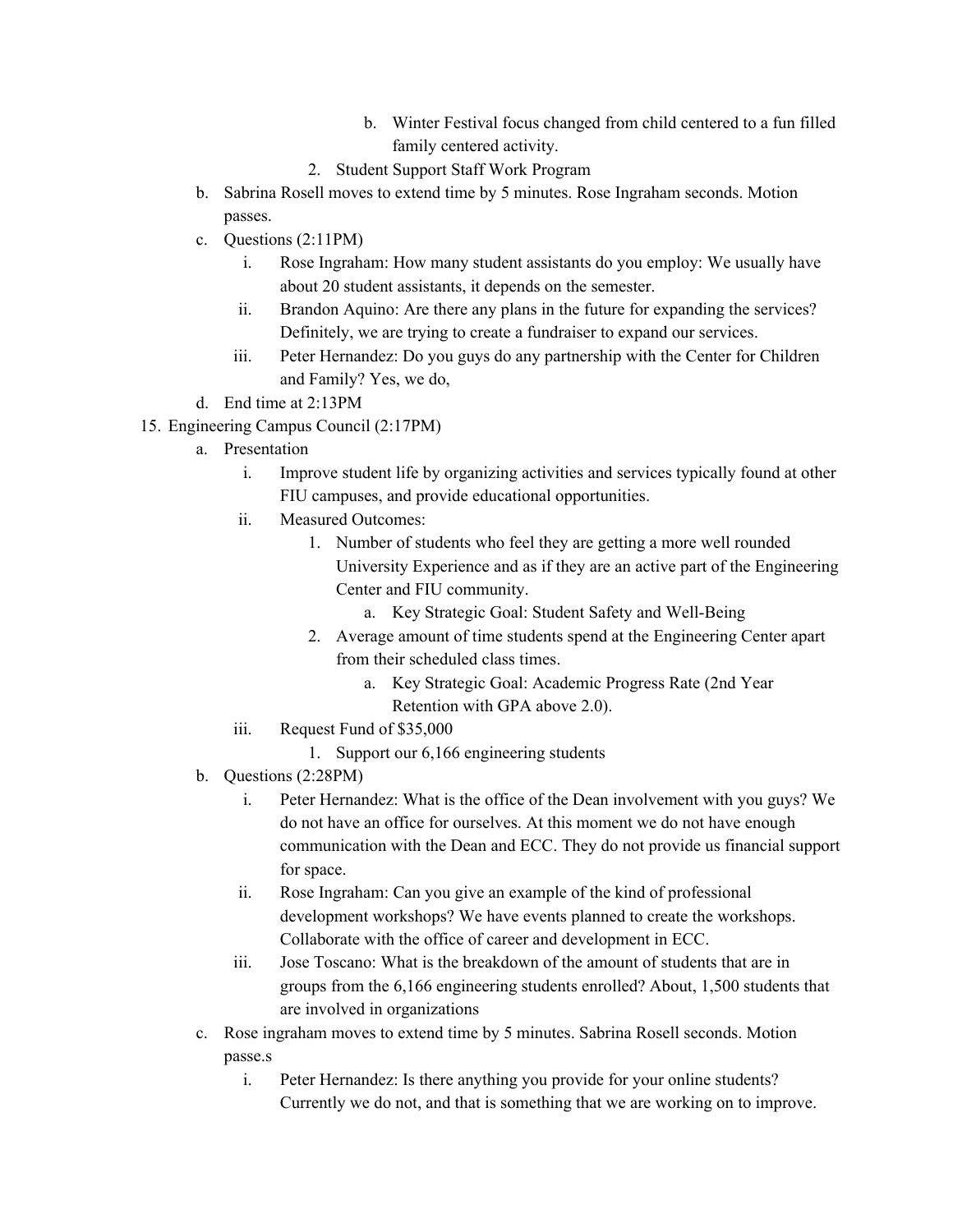- ii. Rose Ingraham: Out of the enrolled engineering students, do you know the number of students that are computer science majors? ECC is currently trying to improve the connection between engineering majors at the engineering center and the ones here in campus for computer science.
- d. End time at 2:37PM
- e. Sabrina Rosell moves for a 15 minute discussion. Brandon Aquino seconds. Motion passes.
- f. Sabrina Rosell moves to extend time by 15 minutes. Brandon Aquino seconds. Motion passes.
- 16. Residence Hall Association (3:12PM)
	- a. Presentation
		- i. NRHH Academics
			- 1. 2018-2019 Allotment: \$3,500
			- 2. 2018-2019 (Projected) Expenditure: \$3,500
			- 3. 2019-2020 Requested Allotment: \$9,000
		- ii. RHA Hall Councils
			- 1. 2018-2019 Allotment: \$10,500
			- 2. 2018-2019 (Projected) Expenditure: \$10,500
			- 3. 2019-2020 Requested Allotment: \$31,500
		- iii. RHA Signature Events + Misc.
			- 1. 2018-2019 Allotment: \$38,800
			- 2. 2018-2019 (Projected) Expenditure: \$38,800
			- 3. 2019-2020 Requested Allotment: \$60,500
		- iv. RHA Fall Events
			- 1. Roar for the Cure 144 participants
			- 2. Free Laundry Weekend 700+ participants
			- 3. Fall Feasts 120+ participants
			- 4. Less-Stress Fest 500+ participants
		- v. RHA Conferencing
			- 1. 2018-2019 Allotment: \$3,000
			- 2. 2018-2019 (Projected) Expenditure: \$3,000
			- 3. 2019-2020 Requested Allotment: \$15,650
	- b. Questions (3:24PM)
		- i. Peter Hernandez: I noticed that you have an expenditure of \$19,275 of your 60,000 allocation, do you have any plans on how you will use the rest of the allocations? We started working with housing to produce bottles for a sustainability initiative. As well as we have monthly events and an end of a year event, where the money will go to.
	- c. Brandon Aquino moves to extend time by 2 minutes. Sabrina Rosell seconds. Motion passes.
		- i. Brandon Aquino: what will you bring back from those 4 conferences? When they go to those conferences they come back with how to handle programming as well as situation within housing, for example how to handle disability in housing.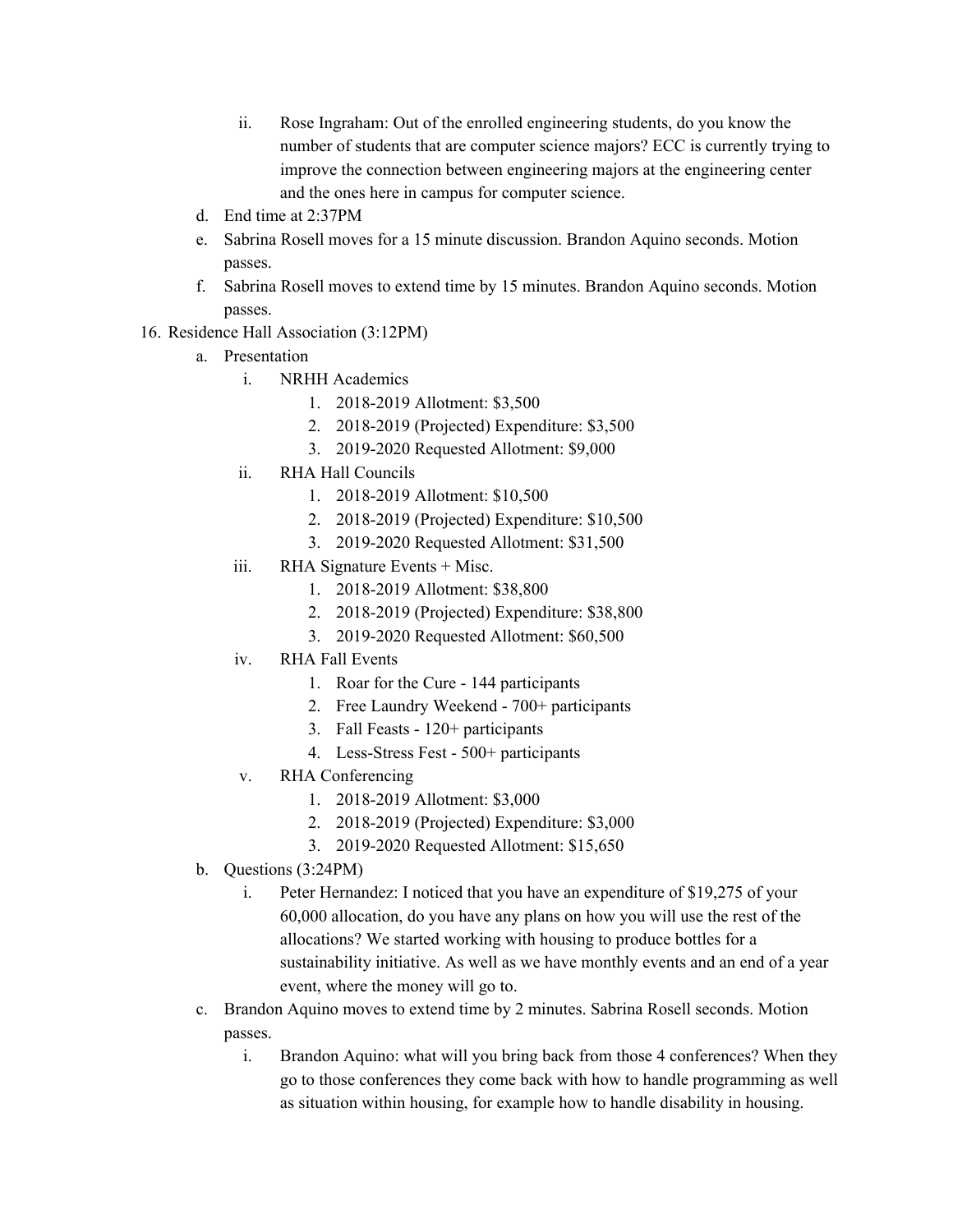- d. End time at 3:31PM
- 17. Medical Student Council (3:35PM)
	- a. Presentation
		- i. Goals for AY 2018-2019
			- 1. Advising and support of pre-health undergraduates
			- 2. Enhancing medical student competency for residency
			- 3. Enhancing medical education and student-led programs within HWCOM
		- ii. Requested Budget: \$85,946.63
		- iii. Goals for Ay 2019-2020
			- 1. Offer advising and support to pre-health undergraduates
			- 2. Enhance medical education and student competency for residency programs
			- 3. Strengthen community among current medical students, faculty, and alumni.
	- b. Sabrina Rosell moves to extend time by 5 minutes. Peter Hernandez seconds. Motion passes.
	- c. Questions (3:48PM)
		- i. Peter Hernandez: Why did you guys not ask for an increase in your budget? We are building a system to adequately use money before asking for more money.
	- d. End time at 3:50PM
- 18. Student Programming Council (3:53PM)
	- a. Presentation
		- i. Accomplishments
			- 1. We provided educational and entertaining event for our students
			- 2. Our event attendance is at an all time high with over 400+ students at each pit event.
			- 3. We created a programming model for the Engineering Campus and are hoping to expand it.
		- ii. SPC Budget for 2018-2019 \$458,217
			- 1. Additional funding that we are requesting (not including online fee) \$101,178
			- 2. Total amount requested \$559,359
		- iii. Budget Line: Special event \$6,000 requested
		- iv. Budget Line: Pop-Ups \$4,000 requested
		- v. Budget Line: SPC Takeover \$6,400 requested
		- vi. Budget Line: Lectures \$5,000 requested
		- vii. Budget Line: Engineering Campus Events \$12,900 requested
		- viii. Budget Line: UpRoar \$20,000 requested
		- ix. Budget Line: Academic Programming \$25,000 requested
		- x. Budget Line: Stipends & Positions \$6,600 requested
		- xi. Budget Line: Online Fee \$5,275 requested
	- b. Questions (4:05PM)